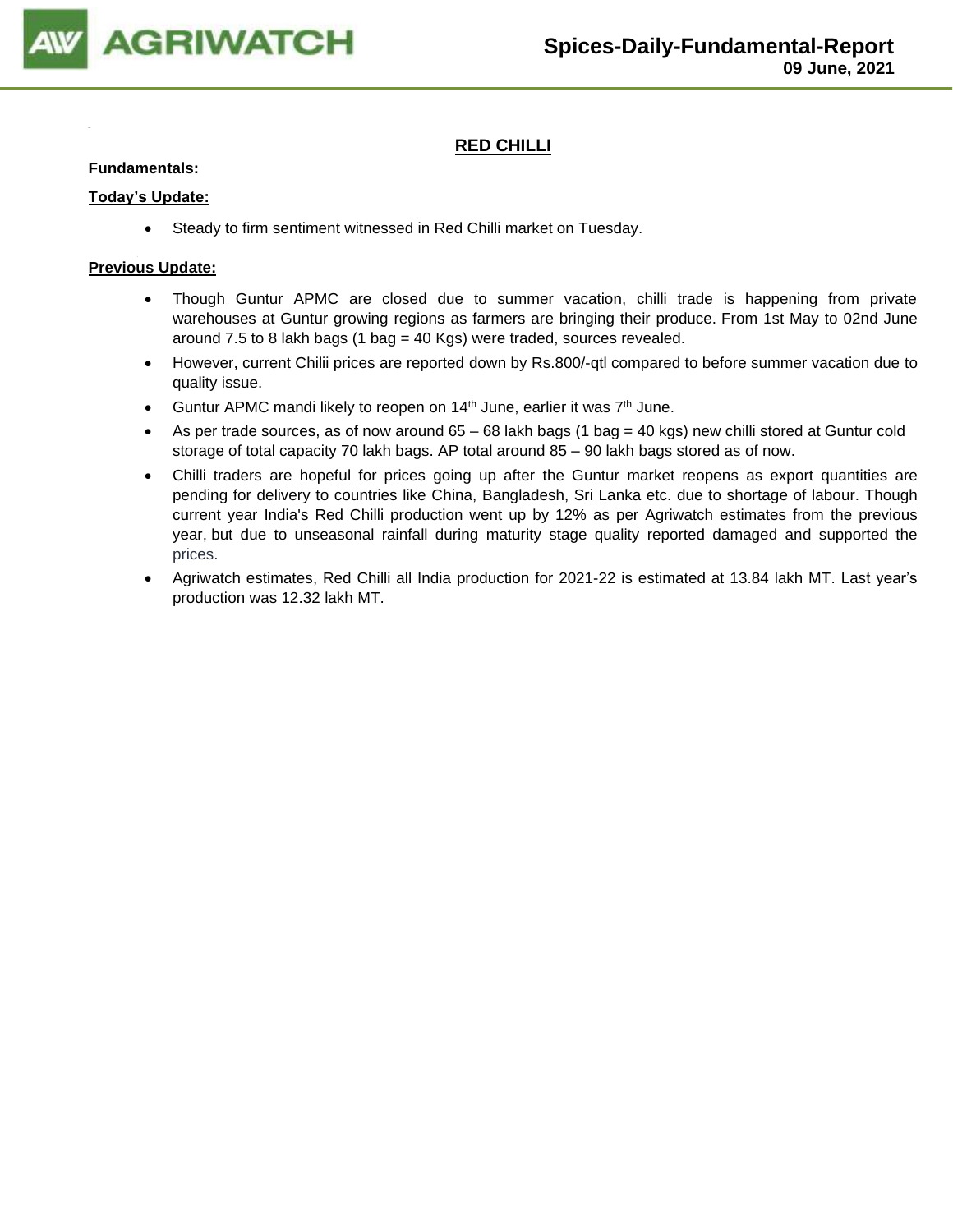

| 07-Jun-<br>08-<br>08-Jun-<br>07-Jun-<br><b>Jun-21</b><br>21<br>21<br>21<br><b>State</b><br>Grade<br><b>Centre</b><br>High<br>High<br>Low<br>Low<br>10000<br><b>Unch</b><br><b>NCDEX Quality</b><br>9000<br>9000<br>10000<br><b>LCA 334</b><br>10000<br>11000<br>10000<br>11000<br><b>Unch</b><br>11000<br>13500<br>11000<br><b>Unch</b><br>Teja<br>13500<br>No. 273<br>11200<br>12500<br>11200<br>12500<br><b>Unch</b><br>Guntur<br>No. 5<br>10200<br>12500<br><b>Unch</b><br>10200<br>12500<br><b>Andhra Pradesh</b><br><b>Benchmark</b><br>Fatki<br>5000<br>9000<br>5000<br>9000<br><b>Unch</b><br>market<br>11200<br>12700<br>11200<br>12700<br><b>Unch</b><br>Byadgi<br><b>US 341</b><br>11200<br>12700<br>11200<br>12700<br><b>Unch</b><br>11200<br>12700<br>11200<br>12700<br><b>Unch</b><br>Denvor Delux<br>11200<br>11200<br>12200<br>Indam <sub>5</sub><br>12200<br><b>Unch</b> | Red Chilli Spot Market Prices(Loose): (Rs/Qtl) |              |  |  |  |  |  |        |  |  |
|------------------------------------------------------------------------------------------------------------------------------------------------------------------------------------------------------------------------------------------------------------------------------------------------------------------------------------------------------------------------------------------------------------------------------------------------------------------------------------------------------------------------------------------------------------------------------------------------------------------------------------------------------------------------------------------------------------------------------------------------------------------------------------------------------------------------------------------------------------------------------------------|------------------------------------------------|--------------|--|--|--|--|--|--------|--|--|
|                                                                                                                                                                                                                                                                                                                                                                                                                                                                                                                                                                                                                                                                                                                                                                                                                                                                                          |                                                |              |  |  |  |  |  |        |  |  |
|                                                                                                                                                                                                                                                                                                                                                                                                                                                                                                                                                                                                                                                                                                                                                                                                                                                                                          |                                                |              |  |  |  |  |  | Change |  |  |
|                                                                                                                                                                                                                                                                                                                                                                                                                                                                                                                                                                                                                                                                                                                                                                                                                                                                                          |                                                |              |  |  |  |  |  |        |  |  |
|                                                                                                                                                                                                                                                                                                                                                                                                                                                                                                                                                                                                                                                                                                                                                                                                                                                                                          |                                                |              |  |  |  |  |  |        |  |  |
|                                                                                                                                                                                                                                                                                                                                                                                                                                                                                                                                                                                                                                                                                                                                                                                                                                                                                          |                                                |              |  |  |  |  |  |        |  |  |
|                                                                                                                                                                                                                                                                                                                                                                                                                                                                                                                                                                                                                                                                                                                                                                                                                                                                                          |                                                |              |  |  |  |  |  |        |  |  |
|                                                                                                                                                                                                                                                                                                                                                                                                                                                                                                                                                                                                                                                                                                                                                                                                                                                                                          |                                                |              |  |  |  |  |  |        |  |  |
|                                                                                                                                                                                                                                                                                                                                                                                                                                                                                                                                                                                                                                                                                                                                                                                                                                                                                          |                                                |              |  |  |  |  |  |        |  |  |
|                                                                                                                                                                                                                                                                                                                                                                                                                                                                                                                                                                                                                                                                                                                                                                                                                                                                                          |                                                |              |  |  |  |  |  |        |  |  |
|                                                                                                                                                                                                                                                                                                                                                                                                                                                                                                                                                                                                                                                                                                                                                                                                                                                                                          |                                                |              |  |  |  |  |  |        |  |  |
|                                                                                                                                                                                                                                                                                                                                                                                                                                                                                                                                                                                                                                                                                                                                                                                                                                                                                          |                                                |              |  |  |  |  |  |        |  |  |
|                                                                                                                                                                                                                                                                                                                                                                                                                                                                                                                                                                                                                                                                                                                                                                                                                                                                                          |                                                |              |  |  |  |  |  |        |  |  |
|                                                                                                                                                                                                                                                                                                                                                                                                                                                                                                                                                                                                                                                                                                                                                                                                                                                                                          |                                                |              |  |  |  |  |  |        |  |  |
| 100<br>11500<br>14100<br>11000<br>14000<br>Teja                                                                                                                                                                                                                                                                                                                                                                                                                                                                                                                                                                                                                                                                                                                                                                                                                                          |                                                |              |  |  |  |  |  |        |  |  |
| Wonder Hot<br>100<br>11500<br>13600<br>11000<br>13500                                                                                                                                                                                                                                                                                                                                                                                                                                                                                                                                                                                                                                                                                                                                                                                                                                    |                                                |              |  |  |  |  |  |        |  |  |
| 341<br>13200<br>13100<br>100<br>9500<br>9000<br>Warangal                                                                                                                                                                                                                                                                                                                                                                                                                                                                                                                                                                                                                                                                                                                                                                                                                                 |                                                |              |  |  |  |  |  |        |  |  |
| Denvor Delux<br>9500<br>12600<br>9000<br>12500<br>100                                                                                                                                                                                                                                                                                                                                                                                                                                                                                                                                                                                                                                                                                                                                                                                                                                    | <b>Telangana</b>                               |              |  |  |  |  |  |        |  |  |
| <b>NA</b><br><b>NA</b><br><b>NA</b><br><b>NA</b><br>Paprika                                                                                                                                                                                                                                                                                                                                                                                                                                                                                                                                                                                                                                                                                                                                                                                                                              |                                                |              |  |  |  |  |  |        |  |  |
| Fatki<br>4500<br>7600<br>4000<br>7500<br>100                                                                                                                                                                                                                                                                                                                                                                                                                                                                                                                                                                                                                                                                                                                                                                                                                                             |                                                |              |  |  |  |  |  |        |  |  |
| Teja (Cold storage)<br><b>NA</b><br><b>NA</b><br>14000<br>9000                                                                                                                                                                                                                                                                                                                                                                                                                                                                                                                                                                                                                                                                                                                                                                                                                           |                                                |              |  |  |  |  |  |        |  |  |
| <b>NA</b><br>Teja (Non cold storage)<br><b>NA</b><br><b>NA</b><br><b>NA</b><br>$\qquad \qquad \blacksquare$                                                                                                                                                                                                                                                                                                                                                                                                                                                                                                                                                                                                                                                                                                                                                                              |                                                | Khammam      |  |  |  |  |  |        |  |  |
| No. 12<br><b>NA</b><br><b>NA</b><br><b>NA</b><br><b>NA</b>                                                                                                                                                                                                                                                                                                                                                                                                                                                                                                                                                                                                                                                                                                                                                                                                                               |                                                |              |  |  |  |  |  |        |  |  |
| <b>Indu 2070</b><br><b>NA</b><br><b>NA</b><br><b>NA</b><br><b>NA</b>                                                                                                                                                                                                                                                                                                                                                                                                                                                                                                                                                                                                                                                                                                                                                                                                                     |                                                | <b>Bedia</b> |  |  |  |  |  |        |  |  |
| <b>Unch</b><br>Fatki<br>9500<br><b>Madhya Pradesh</b><br>7500<br>9500<br>7500                                                                                                                                                                                                                                                                                                                                                                                                                                                                                                                                                                                                                                                                                                                                                                                                            |                                                |              |  |  |  |  |  |        |  |  |
| Jhankar<br>14500<br>15500<br>14500<br><b>Unch</b><br>15500                                                                                                                                                                                                                                                                                                                                                                                                                                                                                                                                                                                                                                                                                                                                                                                                                               |                                                |              |  |  |  |  |  |        |  |  |
| Ganesh<br><b>NA</b><br><b>NA</b><br><b>NA</b><br><b>NA</b>                                                                                                                                                                                                                                                                                                                                                                                                                                                                                                                                                                                                                                                                                                                                                                                                                               |                                                |              |  |  |  |  |  |        |  |  |
| Teja(Khamam)<br>17500<br>17500<br>17500<br>17500<br><b>Unch</b>                                                                                                                                                                                                                                                                                                                                                                                                                                                                                                                                                                                                                                                                                                                                                                                                                          |                                                |              |  |  |  |  |  |        |  |  |
| M.P. MacoTeja<br><b>NA</b><br><b>NA</b><br><b>NA</b><br><b>NA</b>                                                                                                                                                                                                                                                                                                                                                                                                                                                                                                                                                                                                                                                                                                                                                                                                                        |                                                |              |  |  |  |  |  |        |  |  |
| <b>NA</b><br><b>NA</b><br><b>NA</b><br><b>NA</b><br>Pala 12                                                                                                                                                                                                                                                                                                                                                                                                                                                                                                                                                                                                                                                                                                                                                                                                                              |                                                |              |  |  |  |  |  |        |  |  |
| Delhi<br><b>New Delhi</b><br><b>LCA 334</b><br><b>NA</b><br><b>NA</b><br><b>NA</b><br><b>NA</b>                                                                                                                                                                                                                                                                                                                                                                                                                                                                                                                                                                                                                                                                                                                                                                                          |                                                |              |  |  |  |  |  |        |  |  |
| Fatki<br><b>NA</b><br><b>NA</b><br><b>NA</b><br><b>NA</b>                                                                                                                                                                                                                                                                                                                                                                                                                                                                                                                                                                                                                                                                                                                                                                                                                                |                                                |              |  |  |  |  |  |        |  |  |
| Packing<br><b>NA</b><br><b>NA</b><br><b>NA</b><br><b>NA</b>                                                                                                                                                                                                                                                                                                                                                                                                                                                                                                                                                                                                                                                                                                                                                                                                                              |                                                |              |  |  |  |  |  |        |  |  |
| Dabbi<br><b>NA</b><br><b>NA</b><br><b>NA</b><br>NA                                                                                                                                                                                                                                                                                                                                                                                                                                                                                                                                                                                                                                                                                                                                                                                                                                       |                                                |              |  |  |  |  |  |        |  |  |
| Guntur<br><b>NA</b><br><b>NA</b><br><b>NA</b><br><b>NA</b>                                                                                                                                                                                                                                                                                                                                                                                                                                                                                                                                                                                                                                                                                                                                                                                                                               |                                                |              |  |  |  |  |  |        |  |  |
| Kaddi<br><b>NA</b><br><b>NA</b><br><b>NA</b><br>NA                                                                                                                                                                                                                                                                                                                                                                                                                                                                                                                                                                                                                                                                                                                                                                                                                                       |                                                |              |  |  |  |  |  |        |  |  |
| Dabbi Dlx Local<br><b>NA</b><br><b>NA</b><br><b>NA</b><br>NA                                                                                                                                                                                                                                                                                                                                                                                                                                                                                                                                                                                                                                                                                                                                                                                                                             |                                                |              |  |  |  |  |  |        |  |  |
| Dabbi Medium Best (Local)<br><b>NA</b><br>NA<br><b>NA</b><br>NA                                                                                                                                                                                                                                                                                                                                                                                                                                                                                                                                                                                                                                                                                                                                                                                                                          |                                                |              |  |  |  |  |  |        |  |  |
| Karnataka<br><b>Byadgi</b><br>Dabbi Best (Bellary)<br><b>NA</b><br><b>NA</b><br><b>NA</b><br><b>NA</b>                                                                                                                                                                                                                                                                                                                                                                                                                                                                                                                                                                                                                                                                                                                                                                                   |                                                |              |  |  |  |  |  |        |  |  |
| <b>KDL Deluxe (Local)</b><br><b>NA</b><br><b>NA</b><br><b>NA</b><br><b>NA</b>                                                                                                                                                                                                                                                                                                                                                                                                                                                                                                                                                                                                                                                                                                                                                                                                            |                                                |              |  |  |  |  |  |        |  |  |
| <b>KDL Deluxe (Bellary)</b><br><b>NA</b><br><b>NA</b><br><b>NA</b><br><b>NA</b>                                                                                                                                                                                                                                                                                                                                                                                                                                                                                                                                                                                                                                                                                                                                                                                                          |                                                |              |  |  |  |  |  |        |  |  |
| <b>KDL Best(Local)</b><br><b>NA</b><br><b>NA</b><br><b>NA</b><br>NA                                                                                                                                                                                                                                                                                                                                                                                                                                                                                                                                                                                                                                                                                                                                                                                                                      |                                                |              |  |  |  |  |  |        |  |  |
| <b>KDL Best(Bellary)</b><br><b>NA</b><br><b>NA</b><br><b>NA</b><br><b>NA</b>                                                                                                                                                                                                                                                                                                                                                                                                                                                                                                                                                                                                                                                                                                                                                                                                             |                                                |              |  |  |  |  |  |        |  |  |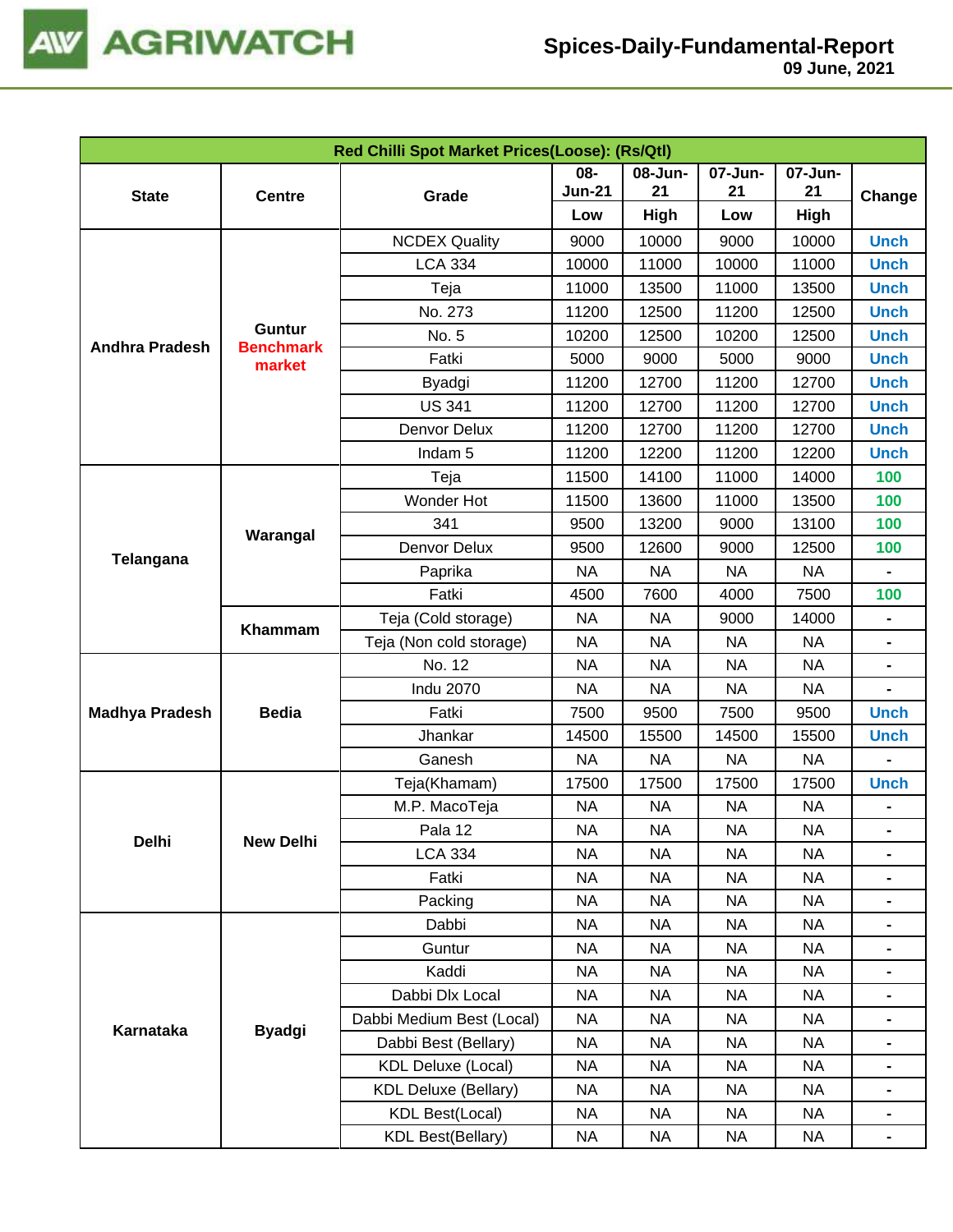

## **Spices-Daily-Fundamental-Report**

|                                                                  |                | <b>KDL Medium</b>             | <b>NA</b>              | NA        | NA        | <b>NA</b> |             |
|------------------------------------------------------------------|----------------|-------------------------------|------------------------|-----------|-----------|-----------|-------------|
|                                                                  |                | Denvor Deluxe                 | <b>NA</b>              | NA.       | NA.       | NA.       |             |
|                                                                  |                | 2043                          | <b>NA</b>              | NA.       | NA.       | NA.       |             |
|                                                                  |                | 5531                          | <b>NA</b>              | NA.       | NA.       | NA.       |             |
|                                                                  |                | C <sub>5</sub>                | <b>NA</b>              | NA.       | NA.       | NA.       |             |
|                                                                  |                | <b>KDL Fatki</b>              | <b>NA</b>              | NA.       | NA        | NA.       |             |
|                                                                  |                | Seed Fatki                    | <b>NA</b><br>NA.<br>NA |           | <b>NA</b> |           |             |
| Arrivals & Off-take in bags (1 bag = 45 Kg), (1 bag = $38Kgs$ )* |                |                               |                        |           |           |           |             |
|                                                                  |                |                               |                        |           |           |           |             |
| <b>State</b>                                                     | <b>Centre</b>  | <b>Parameter</b>              |                        | 08-Jun-21 |           | 07-Jun-21 | Change      |
|                                                                  |                | Arrivals                      |                        | 10000     |           | 10000     | <b>Unch</b> |
| Andhra Pradesh                                                   | <b>Guntur</b>  | Off-take                      |                        | 7000      |           | 7000      | Unch        |
|                                                                  | Warangal       | Arrivals                      |                        | 10000     |           | 17000     | -7000       |
| Telangana                                                        |                | Arrivals (Cold storage) *     |                        | NA        |           | 15000     |             |
|                                                                  | <b>Khammam</b> | Arrivals (Non cold storage) * |                        | NA        |           | <b>NA</b> |             |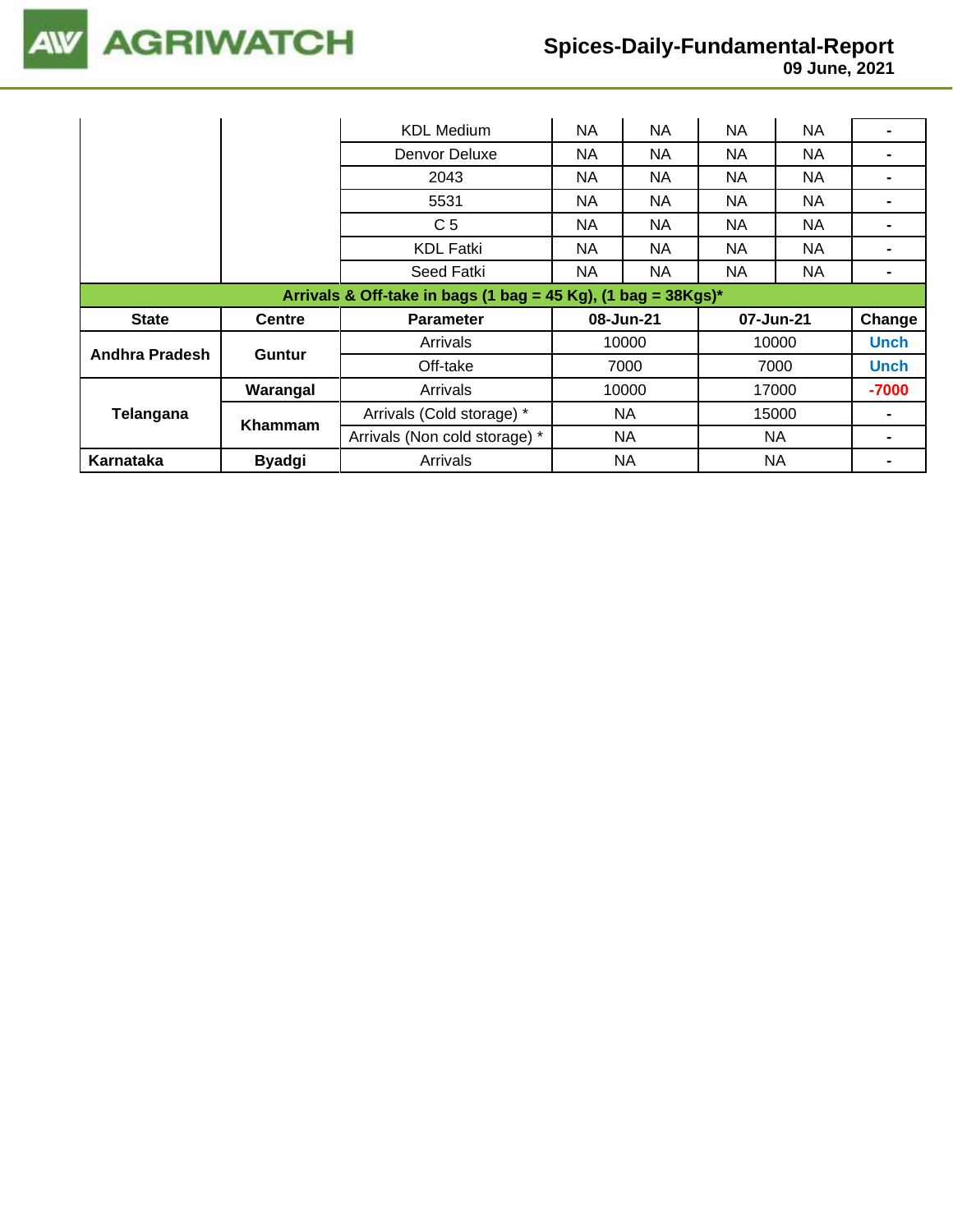

## **TURMERIC**

#### **Fundamentals: Today's Update:**

- Steady to weak sentiment witnessed in the Turmeric spot market on Tuesday. Few spot markets reported closed due to coronavirus lockdown, likely to reopen from June second week.
- Turmeric sowing in Maharashtra slowly started.

- Expected lower production current year supported the prices in the spot market from lower levels.
- For the 2021-22 marketing period, Agriwatch expected 0.62 lakh MT ending stocks (with increasing exports and domestic consumption), which is lower than 0.98 lakh MT from last year, likely to support prices from the current level.
- Good domestic demand along with upcountry demand supported the prices.
- Agriwatch estimates, Turmeric all India production for 2021-22 is estimated at 4.46 lakh MT. Last year's production was 4.53 lakh MT.

| <b>Turmeric Spot Market Prices (Loose): (Rs/Qtl)</b> |                         |                                 |           |           |                |  |  |  |  |
|------------------------------------------------------|-------------------------|---------------------------------|-----------|-----------|----------------|--|--|--|--|
| <b>State</b>                                         | <b>Centre</b>           | Grade                           | 08-Jun-21 | 07-Jun-21 | Change         |  |  |  |  |
|                                                      |                         | Nizam quality                   | 7600      | 7600      | <b>Unch</b>    |  |  |  |  |
|                                                      | <b>Nizamabad</b>        | Double polish finger            | 8500      | 8500      | <b>Unch</b>    |  |  |  |  |
| Telangana                                            | <b>Benchmark market</b> | Gattah (unpolished)             | 6800      | 6800      | <b>Unch</b>    |  |  |  |  |
|                                                      |                         | Gattah (double polished)        | 7900      | 7900      | <b>Unch</b>    |  |  |  |  |
|                                                      | Warangal                | Finger                          | 6690      | 6690      | <b>Unch</b>    |  |  |  |  |
|                                                      |                         | Round                           | 6290      | 6290      | <b>Unch</b>    |  |  |  |  |
|                                                      |                         | Finger                          | Closed    | Closed    |                |  |  |  |  |
|                                                      | Erode                   | Gattah                          | Closed    | Closed    | $\blacksquare$ |  |  |  |  |
|                                                      |                         | Sellem                          | Closed    | Closed    | $\blacksquare$ |  |  |  |  |
| <b>Tamil Nadu</b>                                    | <b>Coimbatore</b>       | <b>Bulb</b>                     | <b>NA</b> | <b>NA</b> |                |  |  |  |  |
|                                                      |                         | Finger                          | <b>NA</b> | <b>NA</b> |                |  |  |  |  |
|                                                      | <b>Salem</b>            | <b>Bulb</b>                     | <b>NA</b> | <b>NA</b> |                |  |  |  |  |
|                                                      |                         | Finger                          | <b>NA</b> | <b>NA</b> |                |  |  |  |  |
|                                                      |                         | <b>Bulb</b>                     | 6800      | 7100      | $-300$         |  |  |  |  |
| <b>Andhra Pradesh</b>                                | <b>Duggirala</b>        | Bilty                           | 7412      | 7739      | $-327$         |  |  |  |  |
|                                                      |                         | Finger                          | 6800      | 7100      | $-300$         |  |  |  |  |
|                                                      |                         | <b>Bilty</b>                    | 7412      | 7739      | $-327$         |  |  |  |  |
|                                                      |                         | Rajpuri/Salem Finger            | <b>NA</b> | <b>NA</b> |                |  |  |  |  |
|                                                      | Sangli                  | Rajpuri Medium                  | <b>NA</b> | <b>NA</b> |                |  |  |  |  |
|                                                      |                         | Desi Kadappa                    | <b>NA</b> | <b>NA</b> | $\blacksquare$ |  |  |  |  |
|                                                      |                         | Salem Powder                    | <b>NR</b> | 6800      |                |  |  |  |  |
|                                                      |                         | Mini Salem                      | <b>NR</b> | 7500      |                |  |  |  |  |
| <b>Maharashtra</b>                                   | <b>Basmat</b>           | Super Salem                     | <b>NR</b> | 7800      | $\blacksquare$ |  |  |  |  |
|                                                      |                         | <b>Gattah Powder</b>            | <b>NR</b> | 6700      | $\blacksquare$ |  |  |  |  |
|                                                      |                         | <b>Gattah Premium</b>           | <b>NR</b> | 7000      |                |  |  |  |  |
|                                                      |                         | <b>Turmeric Finger Polished</b> | 7500      | 7500      | <b>Unch</b>    |  |  |  |  |
|                                                      | <b>Nanded</b>           | <b>Turmeric Bulb Polished</b>   | 6800      | 6800      | <b>Unch</b>    |  |  |  |  |
|                                                      |                         | <b>Turmeric Mix</b>             | 7000      | 7000      | <b>Unch</b>    |  |  |  |  |
|                                                      |                         | Gattah                          | 8600      | 8600      | <b>Unch</b>    |  |  |  |  |
|                                                      |                         | Mini Salem                      | 9500      | 9500      | <b>Unch</b>    |  |  |  |  |
| <b>Delhi</b>                                         | <b>Delhi</b>            | <b>Finger Single Polished</b>   | 8500      | 8500      | <b>Unch</b>    |  |  |  |  |
|                                                      |                         | <b>Finger Double Polished</b>   | 9500      | 9500      | <b>Unch</b>    |  |  |  |  |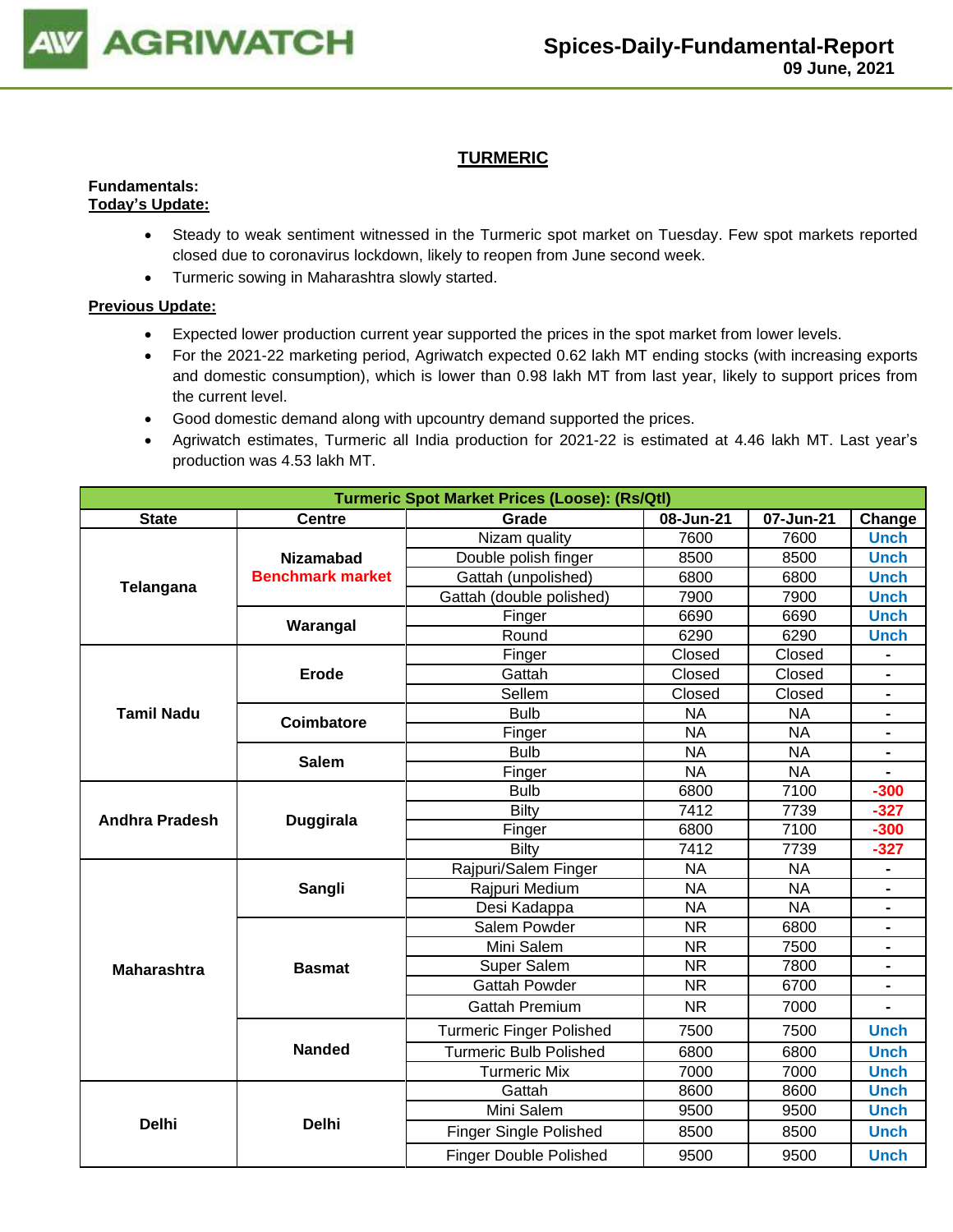

# **Spices-Daily-Fundamental-Report**

 **09 June, 2021**

| <b>State</b>          |                  | Arrival & Off-take in bags $*(1 \text{ bag} = 75 \text{ Kg}), \#(1 \text{ bag} = 60 \text{ Kg})$ |           |           |                |  |  |
|-----------------------|------------------|--------------------------------------------------------------------------------------------------|-----------|-----------|----------------|--|--|
|                       | <b>Centre</b>    | <b>Parameter</b>                                                                                 | 08-Jun-21 | 07-Jun-21 | Change         |  |  |
| Telangana             | <b>Nizamabad</b> | Arrival                                                                                          | 3000      | 7000      | $-4000$        |  |  |
|                       |                  | Off-take                                                                                         | 3000      | 7000      | $-4000$        |  |  |
|                       | Warangal         | <b>Arrival</b>                                                                                   | 2500      | 2500      | <b>Unch</b>    |  |  |
|                       | Erode            | Arrival                                                                                          | Closed    | Closed    |                |  |  |
| <b>Tamil Nadu</b>     |                  | Off-take                                                                                         | Closed    | Closed    |                |  |  |
|                       | Coimbatore       | Arrival                                                                                          | NA.       | NA.       |                |  |  |
|                       | <b>Salem</b>     | Arrival*                                                                                         | NA.       | <b>NA</b> | $\blacksquare$ |  |  |
| <b>Andhra Pradesh</b> | <b>Duggirala</b> | Arrival*                                                                                         | NA.       | NA        |                |  |  |
|                       | Sangli           | Arrival#                                                                                         | NA.       | NA        |                |  |  |
| <b>Maharashtra</b>    | <b>Basmat</b>    | Arrival*                                                                                         | NR.       | 2500      | -              |  |  |
|                       | <b>Nanded</b>    | <b>Arrival</b>                                                                                   | 3000      | 4000      | $-1000$        |  |  |
| <b>Arrival * Qtl</b>  |                  |                                                                                                  |           |           |                |  |  |

## **NCDEX-FUTURES MARKET**

| Turmeric        |       |      |      |      |       |               |             |       |           |
|-----------------|-------|------|------|------|-------|---------------|-------------|-------|-----------|
| <b>Contract</b> | +/-\$ | Open | High | Low  | Close | <b>Volume</b> | Vol. Change | Οl    | OI Change |
| <b>Jun-21</b>   | 22    | 7714 | 8000 | 7714 | 7742  | .675          | $-150$      | 5.775 | -580      |
| July-21         | 18    | 7838 | 8140 | 7838 | 7870  | 2.775         | 500         | 7,395 | 695       |
| Aug-21          | 30    | 8050 | 8050 | 8050 | 8050  |               |             | 15    | ა         |

| <b>Spread</b> | <b>Jun-21</b> | <b>Jun-21</b> | <b>Aug-21</b> |
|---------------|---------------|---------------|---------------|
| <b>Basis</b>  | $-142$        |               |               |
| <b>Jun-21</b> |               | 128           |               |
| July-21       |               |               | 180           |

NB: Spot prices used for spread calculation is the basis Nizamabad for Nizam grade. Basis = Spot prices– Near month futures.

#### **NCDEX- STOCK POSITION**

| <b>Stocks</b>    | <b>Demat</b> | <b>In-Process</b> | <b>Total</b> |
|------------------|--------------|-------------------|--------------|
|                  | 07.06.2021   | 07.06.2021        | 07.06.2021   |
| <b>Sangli</b>    | 2340         |                   | 2340         |
| <b>Erode</b>     | $- -$        | $- -$             | $- -$        |
| <b>Nizamabad</b> | 1145         |                   | 1145         |
| Warangal         | $- -$        | $- -$             | $- -$        |
|                  |              |                   |              |

(**Quantity in MT)**

#### **NCDEX Turmeric EED Wise Stock Position (Qty in MT) on 31st May, 2021**

| <b>EED</b> | Sangli (Desi<br>Cuddapah) | <b>Sangli</b><br>(Rajapore) | <b>Nizamabad</b> | <b>Nizamabad</b><br>(Farmer Polished) | <b>Basmat</b><br>(Salem) | <b>Total</b> |
|------------|---------------------------|-----------------------------|------------------|---------------------------------------|--------------------------|--------------|
| 10-Aug-21  | $- -$                     | 732                         | 120              | $\sim$ $\sim$                         | $\sim$ $\sim$            | 852          |
| 10-Sep-21  | $\sim$ $\sim$             | 317                         | 780              | $\sim$ $\sim$                         | $\sim$ $\sim$            | 1097         |
| 10-0ct-21  | $\sim$ $\sim$             | 238                         | 190              | $\sim$ $\sim$                         | $\sim$ $\sim$            | 378          |
| 10-Nov-21  | $- -$                     | 903                         | 15               | $\sim$ $\sim$                         | $- -$                    | 918          |
| 10-Dec-21  | $- -$                     | 140                         |                  |                                       |                          | 140          |
| Total      | $\overline{\phantom{a}}$  | 2330                        | 1105             | $\qquad \qquad \blacksquare$          | $\sim$                   | 3435         |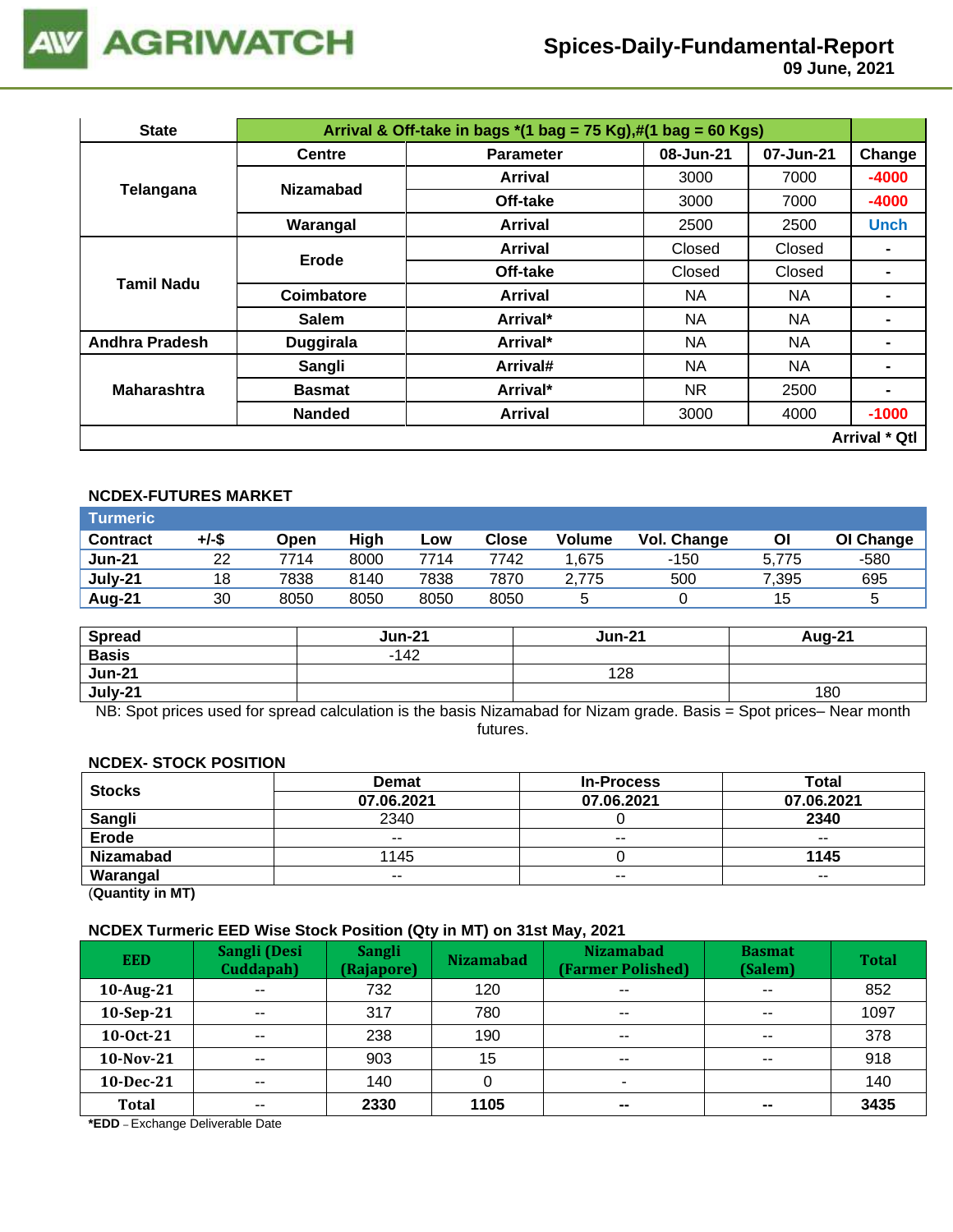

## **BLACK PEPPER**

## **Fundamentals:**

## **Today's Update:**

- Steady to firm sentiment witnessed in the Black pepper market on Tuesday.
- As of 08th June, new pepper 500 G/L traded at Rs.39,200/-qtl, Rs.100 up from the previous day.
- Vietnam Pepper price today, Pepper prices today (June 8) increased by 500 VND/kg in all provinces. Currently, the purchasing price ranges from 68,000 to 71,500 VND/kg. Specifically, the two provinces of Dong Nai and Gia Lai increased by 500 VND/kg compared to yesterday, recording 68,000 VND/kg and 68,500 VND/kg respectively. After that, the two provinces of Dak Lak and Dak Nong also increased by 500 VND/kg to 69,500 VND/kg. Similarly, after adjusting to increase by 500 VND/kg, the two provinces of Binh Phuoc and Ba Ria - Vung Tau buy them at the price of 70,500 VND/kg and 71,500 VND/kg, respectively.
- Vietnam pepper exports decreased by 15.6% in volume over the same period in 2020, reaching 124,000 tons, from January to May. The average export price reaching 3,127 USD/ton, up 48.2% over the same period in 2020.

- Odisha pepper farmers are facing difficulties in transporting and submitting black pepper to the main markets such as Andhra Pradesh, Karnataka, Maharashtra, Delhi and some other states. After huge losses last year, farmers here are expecting pepper production and sales to recover this season, sources revealed. Normally, black pepper in Odisha state is in March - April for about 500 rupees/kg. However, the second wave of COVID-19 is affecting pepper prices and output for the moment.
- Pepper planter's are holding their produce, as they are not interested to supply their produce at the current prices level also lower market movement due to lockdown in Kerala growing regions added the bullish sentiment.
- Domestic pepper farmers have called for the intervention of the Spices Board to ensure the purchasing and marketing for processors, dealers and consumers is taking place in accordance with their requirements. They pointed out restrictions on spice buyers and traders, especially in the two districts of Idukki and Wayanad in Kerela growing state, amid the shutdown due to the COVID-19 pandemic.
- The state's industrial regulator allowed processing units to operate, as spices belong to the food industry and are directly related to exports. However, processing units are having difficulty meeting domestic demand from Masala's manufacturers when raw materials are not available for processing.
- As per trade information, last few years very large quantities (on an average yearly around 5,000 MT) of pepper imported from Vietnam via Nepal and Myanmar to India illegally, but from last two years its banned, which was supported the Indian pepper prices and it will support the prices further in coming days.
- Currently, increasing demand coming from North-Eastern states, Bihar, West Bengal, Jharkhand etc. which was not coming in this way for the last few years as a result of illegal trade and growing domestic demand from other states likely to support pepper prices further.
- According to International Pepper Organization (IPC), in 2021, global pepper production is expected to reach 555 thousand tons, down 21 thousand tons compared to 2020 (576 thousand tons).
- Global pepper exports in 2020 recorded a slight increase of 2% at 481 thousand tons. The top three exporters are Vietnam, Brazil and Indonesia with a total market share of 89%.
- Currently, Vietnam has completed the harvest of the new pepper season. Pepper output in this crop is estimated at 180,000 tons, down 25-30% from the previous year. Although the official number has not been announced.
- According to Vietnam Pepper Association, the total pepper export volume is about 95,000 tons from January to April 2021 (in the first 4 months of 2020, it is 116,764 tons), down by 18.64%.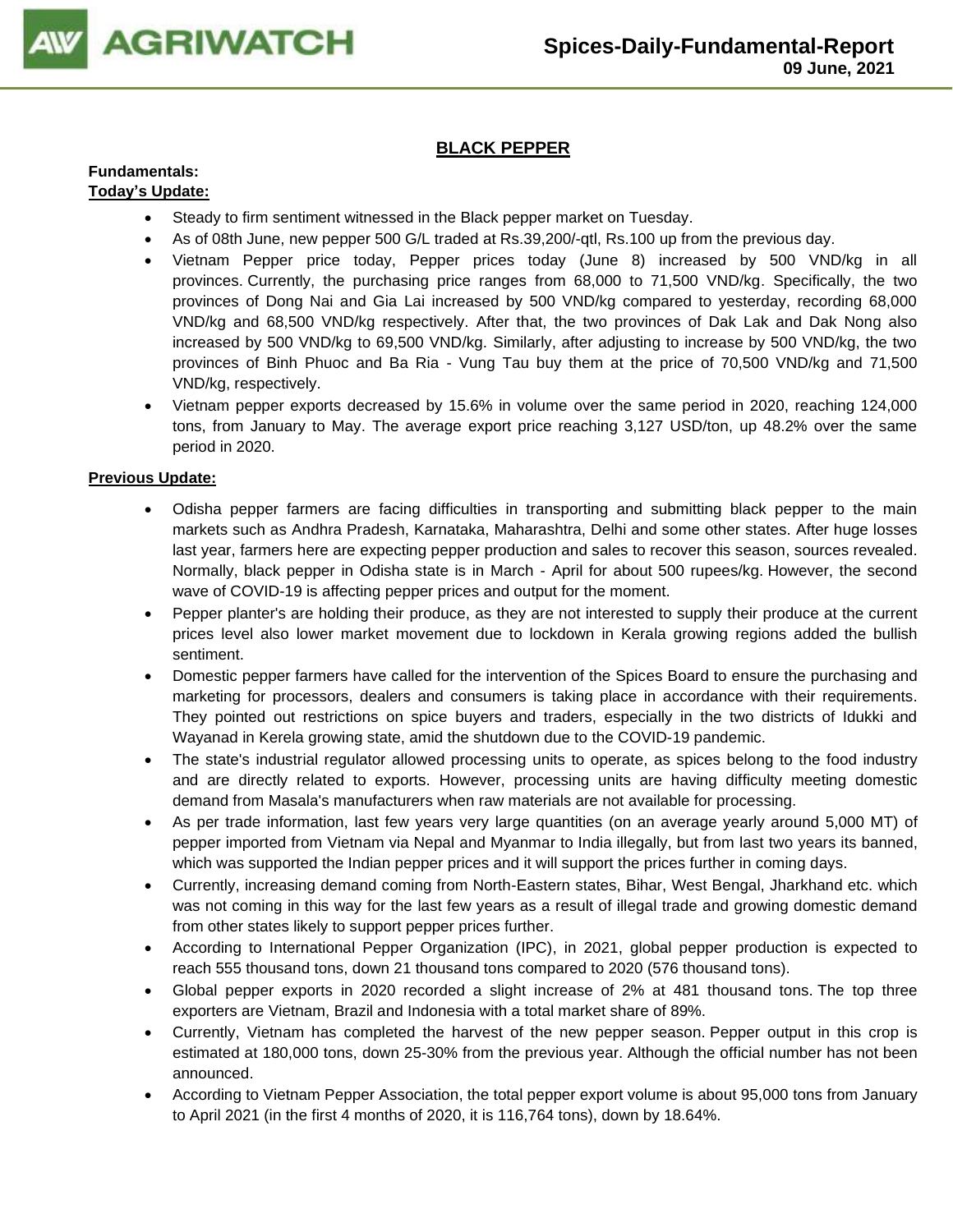| <b>Black Pepper Spot Market Prices (Loose): (Rs/Qtl)</b> |                                        |                                           |           |           |                |  |  |  |  |  |
|----------------------------------------------------------|----------------------------------------|-------------------------------------------|-----------|-----------|----------------|--|--|--|--|--|
| <b>State</b>                                             | <b>Centre</b>                          | 08-Jun-21<br>Change<br>07-Jun-21<br>Grade |           |           |                |  |  |  |  |  |
| Kerala                                                   | Kochi                                  | Ungarbled                                 | 40200     | 40100     | 100            |  |  |  |  |  |
|                                                          | <b>Benchmark market</b>                | Garbled                                   | 42200     | 42100     | 100            |  |  |  |  |  |
| Karnataka                                                | Chikkamagaluru                         | Ungarbled                                 | Closed    | Closed    | $\blacksquare$ |  |  |  |  |  |
| <b>Delhi</b>                                             | <b>New Delhi</b>                       | Unpolished                                | 41500     | 41500     | <b>Unch</b>    |  |  |  |  |  |
|                                                          |                                        | Number 11.5                               | 46000     | 46000     | <b>Unch</b>    |  |  |  |  |  |
|                                                          | <b>Arrivals &amp; Off-take in Tons</b> |                                           |           |           |                |  |  |  |  |  |
| <b>State</b>                                             | <b>Centre</b>                          | <b>Parameter</b>                          | 08-Jun-21 | 07-Jun-21 | Change         |  |  |  |  |  |
| Kerala                                                   | Kochi                                  | Arrivals                                  | 22.5      | 11        | 11.5           |  |  |  |  |  |
|                                                          |                                        | Off-take                                  | 22.5      | 11        | 11.5           |  |  |  |  |  |

| <b>Black Pepper FOB Prices (USD/MT)</b> |                                  |                          |                                           |                                            |                                        |                              |  |  |  |  |
|-----------------------------------------|----------------------------------|--------------------------|-------------------------------------------|--------------------------------------------|----------------------------------------|------------------------------|--|--|--|--|
| Date                                    | <b>Brazil</b><br><b>ASTA 570</b> | ex Kochi<br>(India) ASTA | Lampung<br>(Indonesia)<br><b>ASTA 570</b> | Kuching (Sarawak,<br><b>Malaysia) ASTA</b> | <b>Ho Chi Minh</b><br>(Vietnam) 500g/l | Ho Chi<br><b>Minh 550g/l</b> |  |  |  |  |
| 28/05/21                                | 3925                             |                          | 3874                                      | 4985                                       | 3995                                   | 4035                         |  |  |  |  |
| 31/05/21                                | 3925                             | 5721                     | 3879                                      | 4985                                       | 3995                                   | 4035                         |  |  |  |  |
| 01/06/21                                | 3925                             | 5711                     |                                           | 4985                                       | 3995                                   | 4035                         |  |  |  |  |
| 02/06/21                                | 3925                             | 5715                     | 3883                                      | 4985                                       | 3995                                   | 4035                         |  |  |  |  |
| 03/06/21                                | 3925                             | 5723                     | 3878                                      | 4985                                       | 3995                                   | 4035                         |  |  |  |  |
| 04/06/21                                | 4000                             | 5749                     | 3873                                      | 4985                                       | 3995                                   | 4035                         |  |  |  |  |
| 07/06/21                                | 4000                             | 5645                     | 3965                                      | 4985                                       | 3995                                   | 4035                         |  |  |  |  |
| 08/06/21                                | 4000                             |                          | 3967                                      | 4985                                       | 3995                                   | 4035                         |  |  |  |  |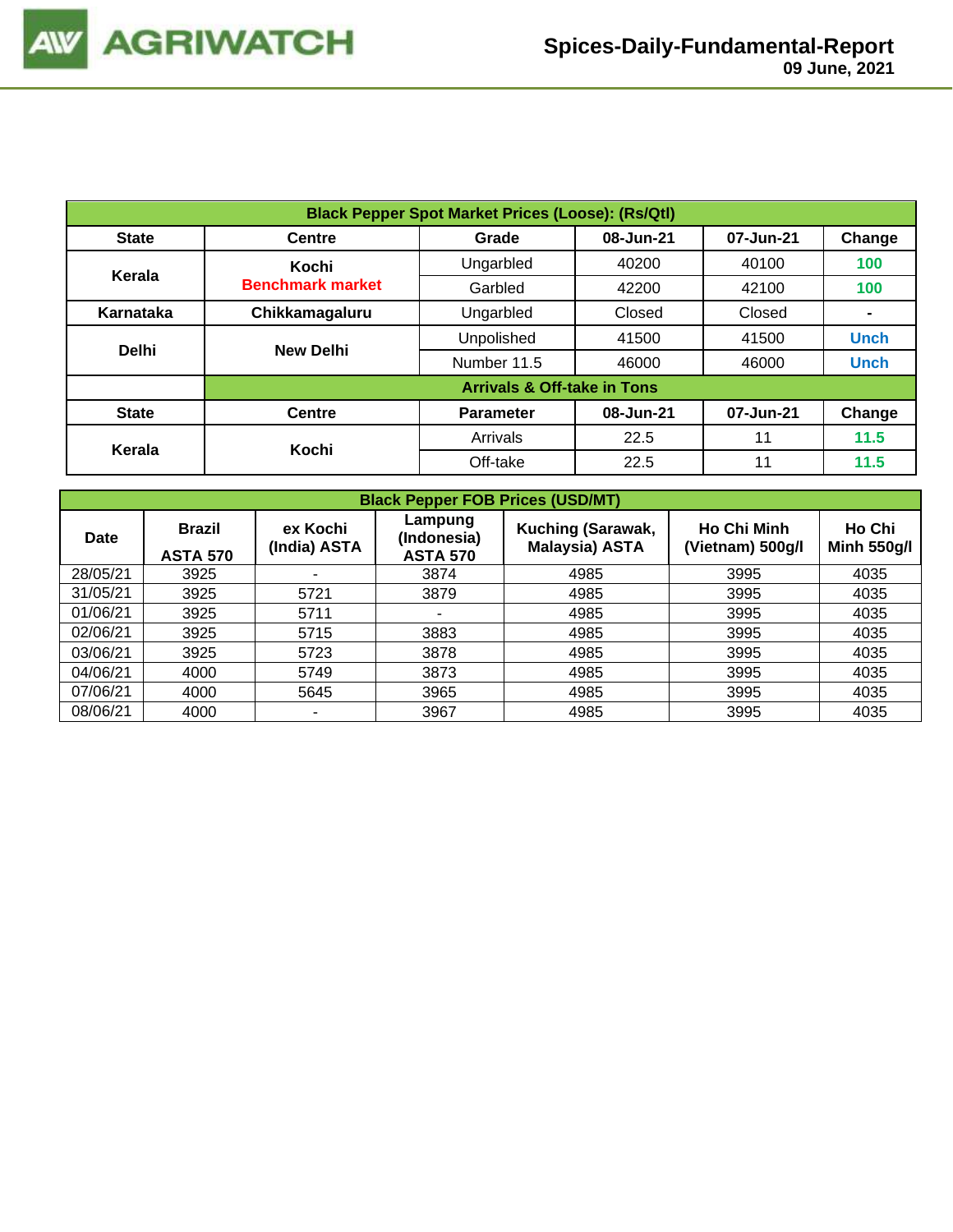

## **JEERA (CUMIN SEED)**

## **Fundamentals: Today's Update:**

• Continued mixed sentiment witnessed in Jeera Unjha spot market on Tuesday.

- Currently, due to Covid-19 buyers are uncertain for upcoming market condition, so they are not doing higher buying as of now.
- In Unjha benchmark market new crop supply reported at around 15,000 to 20,000 bags on an average daily basis.
- Buyers reported active at a lower price level. Export demand continuing at the Unjha spot market.
- *As per the Agriwatch production estimate, Jeera production for 2021-22 (marketing period) is estimated at 391,801 MT (around 71 lakh bags each of 55 kg) compared to last year's 451,451 MT (82 lakh bags).*

|              | Jeera (Cumin Seed) Spot Market Prices (Loose): (Rs/Qtl) |                                            |           |           |                      |  |  |  |  |
|--------------|---------------------------------------------------------|--------------------------------------------|-----------|-----------|----------------------|--|--|--|--|
| <b>State</b> | <b>Centre</b>                                           | Grade                                      | 08-Jun-21 | 07-Jun-21 | Change               |  |  |  |  |
|              | Unjha                                                   | Local                                      | 12300     | 12300     | <b>Unch</b>          |  |  |  |  |
|              | <b>Benchmark market</b>                                 | <b>NCDEX Quality</b>                       | 13700     | 13700     | <b>Unch</b>          |  |  |  |  |
|              |                                                         | Poojari type /Machine Cut                  | 14600     | 14600     | <b>Unch</b>          |  |  |  |  |
|              |                                                         | 1% Singapore                               | <b>NR</b> | <b>NR</b> |                      |  |  |  |  |
|              | <b>Mundra Port (FoR)</b>                                | 2% Singapore                               | <b>NR</b> | <b>NR</b> | $\blacksquare$       |  |  |  |  |
| Gujarat      |                                                         | 1 % European                               | <b>NR</b> | <b>NR</b> |                      |  |  |  |  |
|              |                                                         | 2% European                                | <b>NR</b> | <b>NR</b> |                      |  |  |  |  |
|              | Rajkot                                                  | Local                                      | 12700     | 12550     | 150                  |  |  |  |  |
|              | Patan                                                   | Local                                      | 12500     | 13000     | $-500$               |  |  |  |  |
|              | <b>Dhrol</b>                                            | Local                                      | <b>NA</b> | <b>NA</b> |                      |  |  |  |  |
|              | Gondal                                                  | Local                                      | 12755     | 12755     | <b>Unch</b>          |  |  |  |  |
|              | Jodhpur                                                 | Local                                      | 13000     | Closed    |                      |  |  |  |  |
| Rajasthan    | <b>Merta City</b>                                       | Local                                      | 14500     | 14500     | <b>Unch</b>          |  |  |  |  |
|              | <b>Nagaur</b>                                           | Local                                      | <b>NA</b> | <b>NA</b> |                      |  |  |  |  |
|              | <b>Anandpur Kalu</b>                                    | Local                                      | 13500     | 13500     | <b>Unch</b>          |  |  |  |  |
| <b>Delhi</b> | <b>New Delhi</b>                                        | Ganesh                                     | 14800     | 14600     | 200                  |  |  |  |  |
|              |                                                         | Poojari type / Machine Cut                 | 16000     | 16000     | <b>Unch</b>          |  |  |  |  |
|              |                                                         | Arrival & Off-take in bags (1 bag = 55 kg) |           |           |                      |  |  |  |  |
| <b>State</b> | <b>Centre</b>                                           | <b>Parameter</b>                           | 08-Jun-21 | 07-Jun-21 | Change               |  |  |  |  |
|              | Unjha                                                   | Arrival                                    | 6000      | 11000     | $-5000$              |  |  |  |  |
|              |                                                         | Off-take                                   | 6000      | 11000     | $-5000$              |  |  |  |  |
|              | Rajkot                                                  | Arrival*                                   | <b>NA</b> | 180       |                      |  |  |  |  |
| Gujarat      | Patan                                                   | Arrival*                                   | 71        | 242       | $-171$               |  |  |  |  |
|              | <b>Dhrol</b>                                            | Arrival*                                   | <b>NA</b> | <b>NA</b> |                      |  |  |  |  |
|              | <b>Gondal</b>                                           | Arrival                                    | 1020      | 1128      | $-108$               |  |  |  |  |
|              | Jodhpur                                                 | Arrival                                    | 2000      | Closed    | $\blacksquare$       |  |  |  |  |
|              | <b>Merta City</b>                                       | Arrival                                    | 3000      | <b>NA</b> |                      |  |  |  |  |
| Rajasthan    | <b>Nagaur</b>                                           | Arrival                                    | <b>NA</b> | <b>NA</b> |                      |  |  |  |  |
|              | <b>Anandpur Kalu</b>                                    | Arrival                                    | 200       | 100       | 100                  |  |  |  |  |
|              |                                                         |                                            |           |           | <b>Arrival * Qtl</b> |  |  |  |  |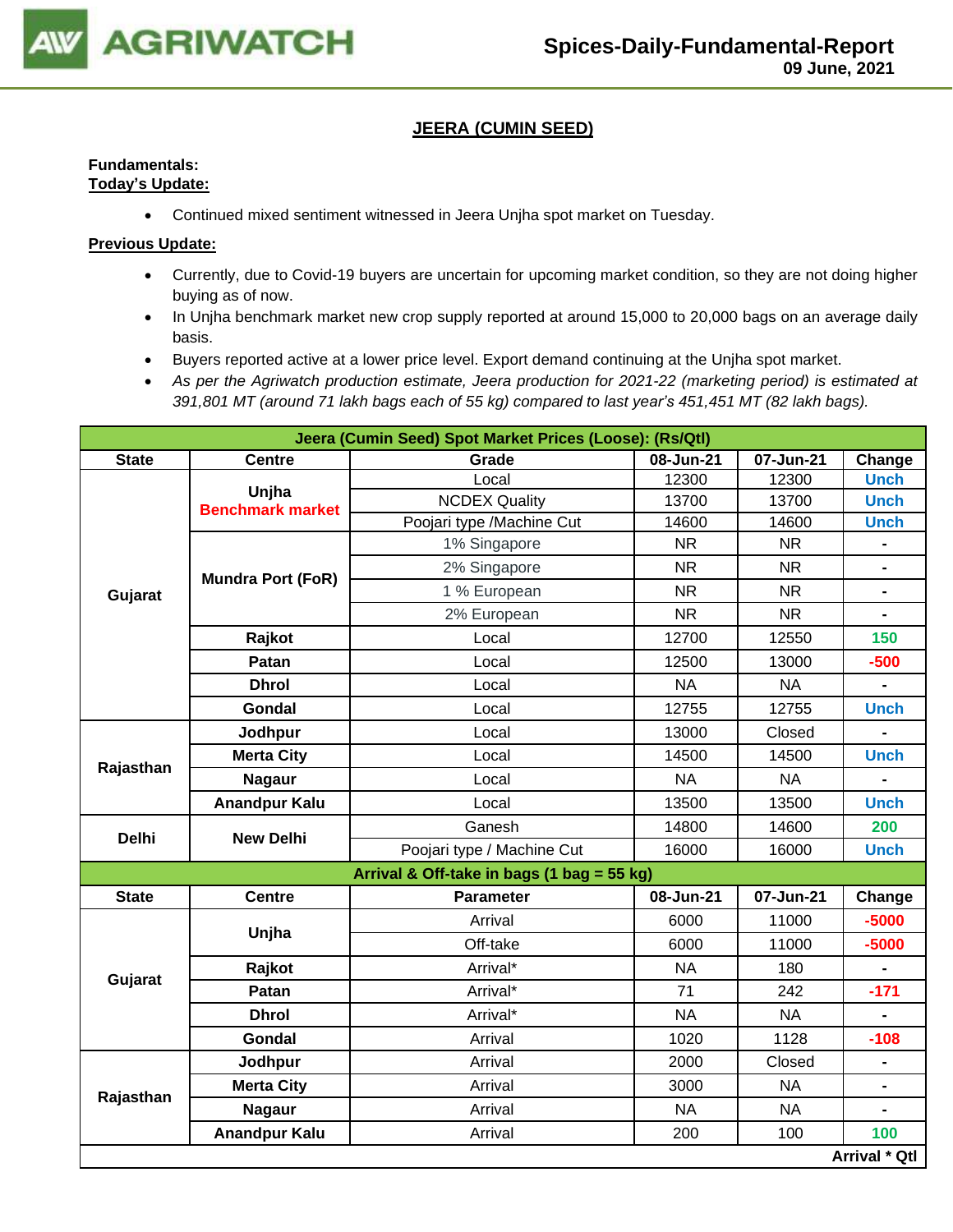#### **NCDEX-FUTURES MARKET**

| <b>Jeera (Cumin Seed)</b> |       |       |       |       |       |               |             |       |           |
|---------------------------|-------|-------|-------|-------|-------|---------------|-------------|-------|-----------|
| <b>Contract</b>           | +/-\$ | Open  | High  | Low   | Close | <b>Volume</b> | Vol. Change | ΟI    | OI Change |
| <b>Jun-21</b>             | -50   | 13810 | 13900 | 13740 | 13760 | 1.029         | 1.377       | 3.381 | 4,074     |
| July-21                   | -55   | 13960 | 14040 | 13900 | 13905 | 1.227         | -459        | 4.203 | 711       |
| Aug-21                    |       | 14110 | 14110 | 14110 | 14110 |               |             |       |           |

| <b>Spread</b> | <b>Jun-21</b> | July-21 | <b>Aug-21</b> |
|---------------|---------------|---------|---------------|
| <b>Basis</b>  | $-60$         |         |               |
| <b>Jun-21</b> |               | 145     |               |
| July-21       |               |         | 205           |

NB: Spread was done by taking Spot prices at Unjha or NCDEX Quality. Basis = Spot prices– Near month futures.

#### **NCDEX- STOCK POSITION**

|                                                                 | <b>Demat</b> | <b>In-Process</b> | Total      |
|-----------------------------------------------------------------|--------------|-------------------|------------|
| <b>Stocks</b>                                                   | 07.06.2021   | 07.06.2021        | 07.06.2021 |
| Jodhpur                                                         | $- -$        | $- -$             | $- -$      |
| Unjha                                                           | 4524         |                   | 4524       |
| $\mathbf{A}$ and $\mathbf{A}$ and $\mathbf{A}$ and $\mathbf{A}$ |              |                   |            |

(**Quantity in MT)**

#### **NCDEX Jeera (Cumin Seed) EED Wise Stock Position Qty in MT on 31st May 2021**

| <b>EED</b>   | <b>Jodhpur</b> | Unjha | Total |
|--------------|----------------|-------|-------|
| 10-Sep-21    | $- -$          | 1466  | 1466  |
| 10-Oct-21    | $- -$          | 2681  | 2681  |
| 10-Nov-21    | $- -$          | 341   | 341   |
| 10-Dec-21    | $- -$          | 36    | 36    |
| <b>Total</b> | $- -$          | 4524  | 4524  |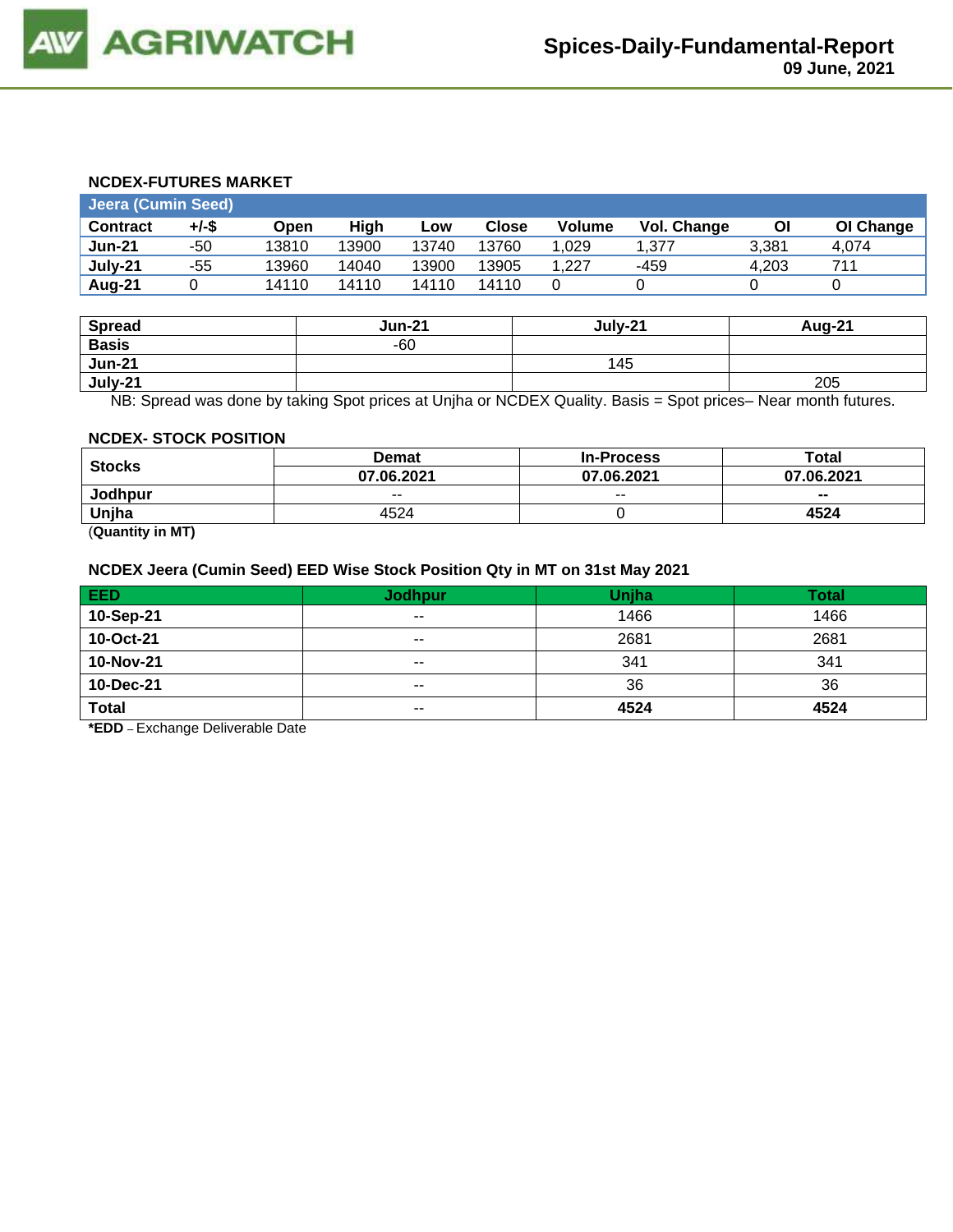

## **CARDAMOM**

#### **Fundamentals**

### **Today's Update:**

• Continued steady sentiment witnessed in Delhi Cardamom spot market on Tuesday.

- Currently, Spice Board has been suspended Cardamom e-auctions in Idukki, Kerala and Bodinayakkanur in Tamil Nadu due to Covid-19. Around 95 per cent of the planters are depending on auctions to get a fair price for their produce.
- As per trade information, private sales are happening through farm gate level, but it is not helping the traders to receive the desired grades and quantity.
- Subdued demand in the upcountry markets has hit the sales and liquidity for buying in the consuming centers of Delhi, Rajasthan, Madhya Pradesh, Uttar Pradesh etc. in the second wave of Covid.
- India's production for the coming marketing year 2021-22 (which will start from August officially) expected better around 30,000 MT also put the cap on prices.
- Cardamom planters were received higher prices last two years, therefore, they are taking care of their plants and favourable weather condition, is the main reason for expecting good crop in the coming year.
- As we expected earlier, the new Cardamom supply pressurizes the prices from higher levels due to increased production.
- Agriwatch estimates for 2020-21, India's Cardamom production would be around 22,000 23,000 MT, due to favourable weather conditions. Last year it was 19,000 – 20,000 MT.

| <b>Small Cardamom Spot Market Prices (Loose): (Rs/Kg)</b> |                         |                                            |           |           |                |  |  |
|-----------------------------------------------------------|-------------------------|--------------------------------------------|-----------|-----------|----------------|--|--|
| <b>State</b>                                              | <b>Auction Price</b>    |                                            | 08-Jun-21 | 07-Jun-21 | Change         |  |  |
| Kerala                                                    | <b>Kumily</b>           | <b>Max price</b>                           | <b>NA</b> | <b>NA</b> |                |  |  |
|                                                           | <b>Benchmark market</b> | Avg. Price                                 | <b>NA</b> | <b>NA</b> | -              |  |  |
|                                                           |                         | <b>Medium</b>                              | 1300      | 1300      | <b>Unch</b>    |  |  |
|                                                           |                         | 6.5 (Bold)                                 | 1350      | 1350      | <b>Unch</b>    |  |  |
| <b>Delhi</b>                                              | <b>New Delhi</b>        | 7 (Bold)                                   | 1500      | 1500      | <b>Unch</b>    |  |  |
|                                                           |                         | 7.5 (Bold)                                 | 1700      | 1700      | <b>Unch</b>    |  |  |
|                                                           |                         | 8 (Bold)                                   | 2000      | 2000      | <b>Unch</b>    |  |  |
|                                                           |                         | Large Cardamom Spot Market Prices: (Rs/Kg) |           |           |                |  |  |
|                                                           | Singtam                 | <b>Badadana</b>                            | NA        | <b>NA</b> | $\blacksquare$ |  |  |
| <b>Sikkim</b>                                             | Singtam                 | Chotadana                                  | NA        | NA        | $\blacksquare$ |  |  |
|                                                           | Gangtok                 | <b>Badadana</b>                            | NA        | NA        | ۰              |  |  |
|                                                           | Gangtok                 | Chotadana                                  | NA.       | NA        | ۰              |  |  |
|                                                           | <b>Siliguri</b>         | <b>Badadana</b>                            | <b>NA</b> | <b>NA</b> | $\blacksquare$ |  |  |
| <b>West Bengal</b>                                        | <b>Siliguri</b>         | Chotadana                                  | NA        | <b>NA</b> | -              |  |  |
| Arrival & Off-take in Kg                                  |                         |                                            |           |           |                |  |  |
| <b>State</b>                                              | <b>Parameter</b>        | <b>Centre</b>                              | 08-Jun-21 | 07-Jun-21 | Change         |  |  |
| Kerala                                                    | <b>Kumily</b>           | <b>Arrivals</b>                            | <b>NA</b> | <b>NA</b> | $\blacksquare$ |  |  |
|                                                           |                         | Off-take                                   | <b>NA</b> | <b>NA</b> | $\blacksquare$ |  |  |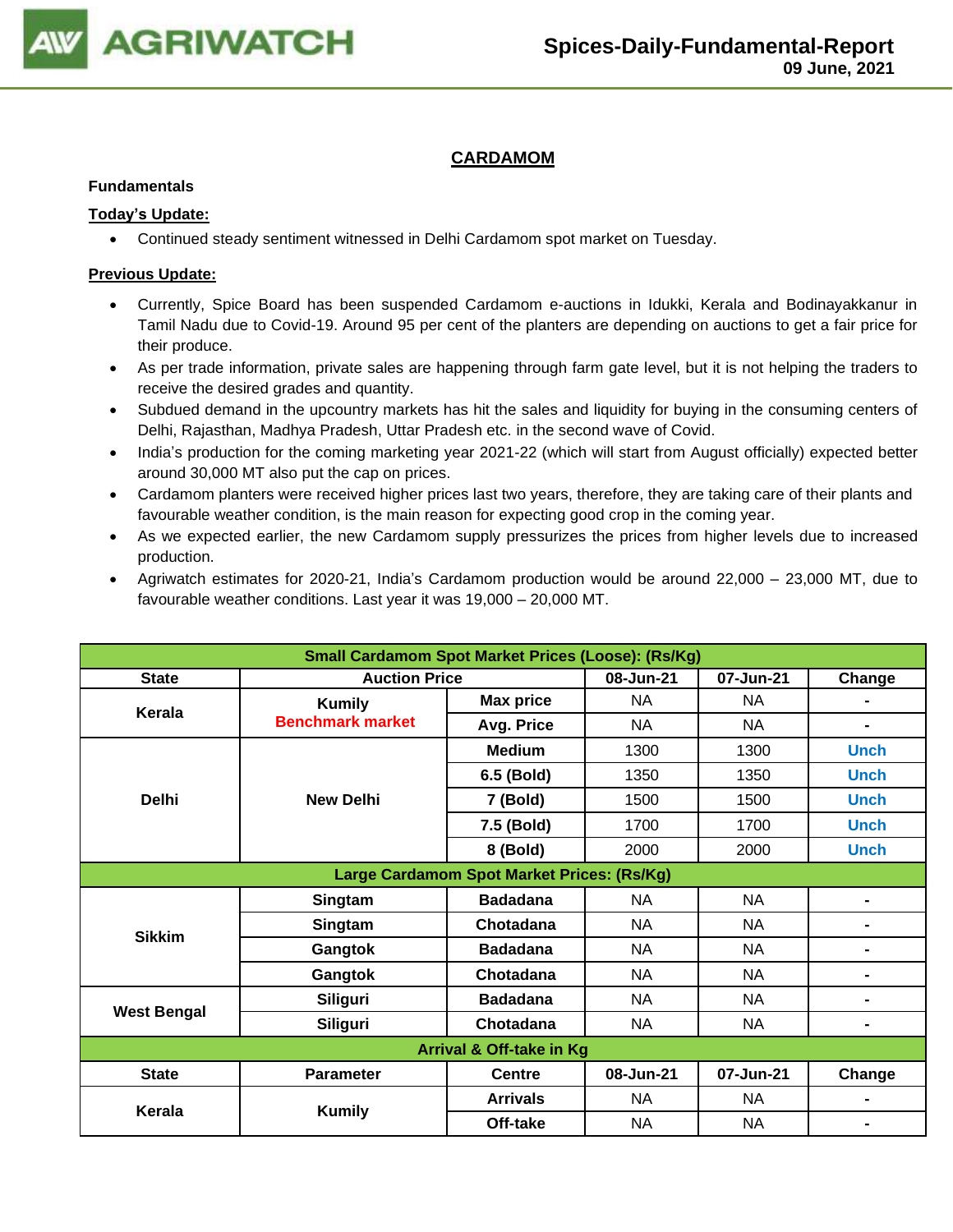

## **MCX-FUTURES MARKET**

| <b>Cardamom</b> |                          |       |       |       |              |                          |             |                          |                          |
|-----------------|--------------------------|-------|-------|-------|--------------|--------------------------|-------------|--------------------------|--------------------------|
| <b>Contract</b> | $+/-$ \$                 | Open  | High  | Low   | <b>Close</b> | Volume                   | Vol. Change | <b>OI</b>                | OI Change                |
| <b>Jun-21</b>   | $\overline{\phantom{a}}$ | $- -$ | $- -$ | $- -$ | $- -$        | $\overline{\phantom{a}}$ | $- -$       | $\overline{\phantom{a}}$ | $- -$                    |
| July-21         | $- -$                    | $- -$ | $- -$ | $- -$ | $- -$        | $\overline{\phantom{a}}$ | $- -$       | $\overline{\phantom{a}}$ | $\overline{\phantom{a}}$ |
| Aug-21          | $- -$                    | $-$   | $- -$ | $- -$ | $- -$        | $\overline{\phantom{m}}$ | $- -$       | $- -$                    | $-$                      |

| <b>Spread</b> | <b>Jun-21</b>            | July-21                  | Aug-21                   |
|---------------|--------------------------|--------------------------|--------------------------|
| <b>Basis</b>  | $\overline{\phantom{a}}$ | $\overline{\phantom{a}}$ | $\overline{\phantom{a}}$ |
| <b>Jun-21</b> | $- -$                    | $\sim$ $\sim$            | $-$                      |
| $July-21$     | $\overline{\phantom{a}}$ | $\overline{\phantom{a}}$ | $\overline{\phantom{a}}$ |

NB: Spread was done by taking Spot prices of Average quality prices. Basis = Spot prices– Near month futures.

#### **MCX- STOCK POSITION**

| <b>Stocks</b> | <b>Demat</b>             | <b>In-Process</b>        | Total                    |  |
|---------------|--------------------------|--------------------------|--------------------------|--|
|               | 07.06.2021               | 07.06.2021               | 07.06.2021               |  |
| Vandanmedu    | $\overline{\phantom{0}}$ | $\overline{\phantom{0}}$ | $\overline{\phantom{0}}$ |  |
| T.N.(Bodi)    | $- -$                    | $- -$                    | $- -$                    |  |

(**Quantity in MT)**

#### **MCX Cardamom EED Wise Stock Position Qty in MT on 31st May, 2021**

| EED            | Vandanmedu | --<br>$\sqrt{2}$ | -<br>Total |
|----------------|------------|------------------|------------|
| $\blacksquare$ | $- -$      | --               | $- -$      |
| $\blacksquare$ | --         | --               | $- -$      |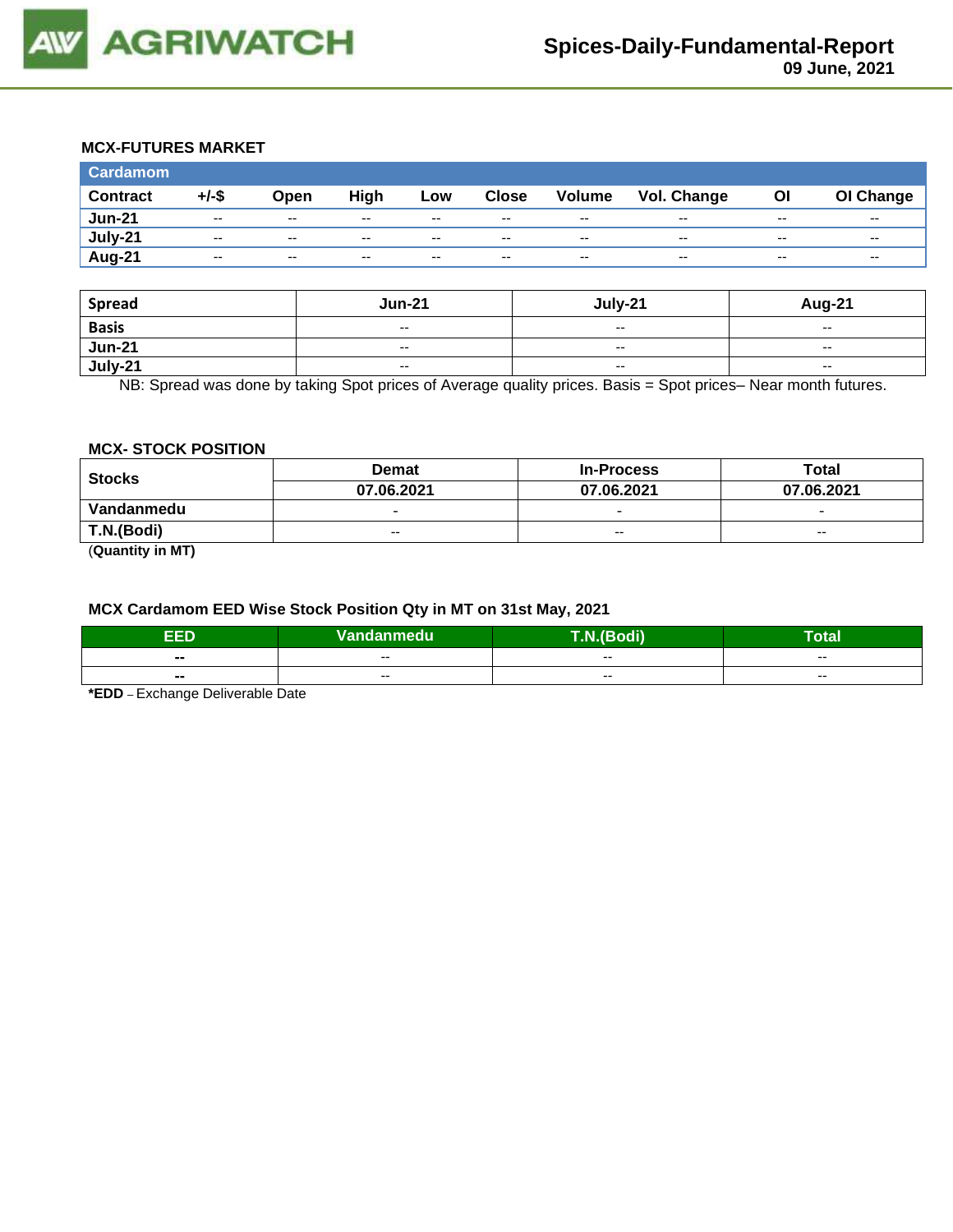

## **CORIANDER SEED**

## **Fundamentals:**

## **Today's Update:**

• By and large steady sentiment witnessed in Coriander spot market on Tuesday.

- Coriander spot market reopened on yesterday after coronavirus lockdown, rest markets likely to reopen from the second week of June.
- Buyers are likely to be active further from the current level to go for active buying as ending stocks slowly come down.
- *Agriwatch estimates lower ending stocks for 2021-22 (marketing year) likely to support Coriander prices in the coming days.*
- *As per Agriwatch production estimate, Coriander production for 2021-22 (marketing year) is estimated at 342,435 MT (85 lakh bags) compared to last year's 352,316 MT (88 lakh bags, 1 bag = 40 kg).*
- We expect the 2021-22 marketing year likely to be good for Coriander.

| <b>Coriander Spot Market Prices (Loose): (Rs/Qtl)</b> |                               |               |           |           |                              |  |  |
|-------------------------------------------------------|-------------------------------|---------------|-----------|-----------|------------------------------|--|--|
| <b>State</b>                                          | <b>Centre</b>                 | Grade (New)   | 08-Jun-21 |           | Change                       |  |  |
|                                                       |                               | Eagle         | 6700      | 6700      | <b>Unch</b>                  |  |  |
|                                                       | Kota<br><b>Benchmark</b>      | Eagle(Split)  | 6900      | 6900      | <b>Unch</b>                  |  |  |
|                                                       | market                        | Badami        | 6400      | 6400      | <b>Unch</b>                  |  |  |
|                                                       |                               | Badami(Split) | 6600      | 6600      | <b>Unch</b>                  |  |  |
|                                                       |                               | Eagle         | <b>NA</b> | 6400      | $\qquad \qquad \blacksquare$ |  |  |
|                                                       |                               | Eagle(Split)  | <b>NA</b> | 6400      | $\qquad \qquad \blacksquare$ |  |  |
|                                                       | Ramganj                       | Badami        | <b>NA</b> | 6100      | $\blacksquare$               |  |  |
| Rajasthan                                             |                               | Badami(Split) | <b>NA</b> | 6100      | $\qquad \qquad \blacksquare$ |  |  |
|                                                       |                               | Scooter       | <b>NA</b> | 7400      | $\blacksquare$               |  |  |
|                                                       |                               | Eagle         | 6300      | 6200      | 100                          |  |  |
|                                                       | <b>Baran</b>                  | Badami        | 6200      | 6100      | 100                          |  |  |
|                                                       |                               | Eagle         | <b>NA</b> | 6400      | $\blacksquare$               |  |  |
|                                                       | <b>Bhawani</b>                | Badami        | <b>NA</b> | 6200      | $\blacksquare$               |  |  |
|                                                       |                               | Scooter       | <b>NA</b> | 6800      | $\blacksquare$               |  |  |
|                                                       |                               | Double Paroot | <b>NA</b> | <b>NA</b> | $\qquad \qquad \blacksquare$ |  |  |
|                                                       |                               | Badami        | Closed    | Closed    | $\blacksquare$               |  |  |
|                                                       | Guna                          | Eagle         | Closed    | Closed    | -                            |  |  |
|                                                       |                               | Scooter       | Closed    | Closed    |                              |  |  |
| <b>Madhya Pradesh</b>                                 |                               | Badami        | 6200      | 6200      | <b>Unch</b>                  |  |  |
|                                                       | <b>Neemuch</b>                | Eagle         | 6500      | 6500      | <b>Unch</b>                  |  |  |
|                                                       |                               | Scooter       | <b>NA</b> | <b>NA</b> |                              |  |  |
|                                                       | Gondal                        | Badami        | 6455      | 6505      | $-50$                        |  |  |
| Gujarat                                               |                               | Eagle         | 7355      | 7005      | 350                          |  |  |
|                                                       |                               | Eagle (Dal)   | 8500      | 8500      | <b>Unch</b>                  |  |  |
| <b>Delhi</b>                                          | <b>Khari Baoli</b><br>(Delhi) | Eagle         | 10100     | 10100     | <b>Unch</b>                  |  |  |
|                                                       |                               | Scooter       | 12500     | 12500     | <b>Unch</b>                  |  |  |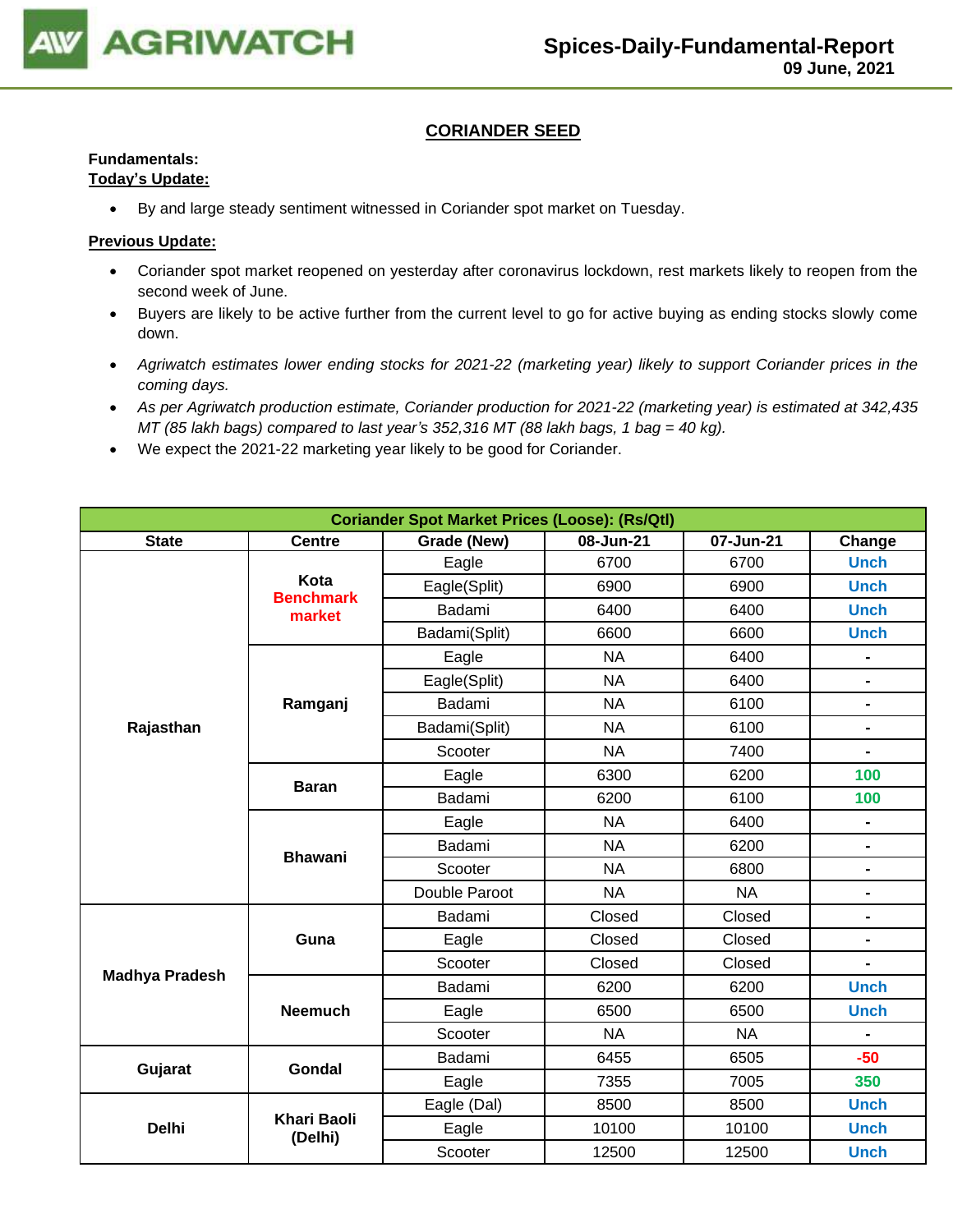

# **Spices-Daily-Fundamental-Report**

 **09 June, 2021**

| Arrival & Off-take in bags (1 bag = 40 kg) |                |               |           |           |             |  |
|--------------------------------------------|----------------|---------------|-----------|-----------|-------------|--|
| <b>State</b>                               |                | <b>Centre</b> | 08-Jun-21 | 07-Jun-21 | Change      |  |
|                                            | Kota           | Arrival       | 1200      | 1200      | <b>Unch</b> |  |
|                                            |                | Offtake       | 1200      | 1200      | <b>Unch</b> |  |
|                                            | Ramganj        | Arrival       | NA.       | 11000     |             |  |
|                                            |                | Offtake       | <b>NA</b> | 11000     | ۰           |  |
| Rajasthan                                  | <b>Baran</b>   | Arrival       | 3000      | 3500      | $-500$      |  |
|                                            |                | Offtake       | 3000      | 3500      | $-500$      |  |
|                                            | <b>Bhawani</b> | Arrival       | NA        | 2500      | ٠           |  |
|                                            |                | Offtake       | NA        | 2500      | ۰           |  |
|                                            | Guna           | Arrival       | Closed    | Closed    |             |  |
| <b>Madhya Pradesh</b>                      |                | Offtake       | Closed    | Closed    | ۰           |  |
|                                            | <b>Neemuch</b> | Arrival       | 600       | 500       | 100         |  |
|                                            |                | Offtake       | 600       | 500       | 100         |  |

## **NCDEX-FUTURES MARKET**

| <b>Coriander</b> |       |      |      |      |       |        |             |       |           |
|------------------|-------|------|------|------|-------|--------|-------------|-------|-----------|
| <b>Contract</b>  | +/-\$ | Open | High | Low  | Close | Volume | Vol. Change | Οl    | OI Change |
| <b>Jun-21</b>    | -82   | 6842 | 6880 | 6710 | 6760  | .505   |             | 2,900 | $-980$    |
| July-21          | $-62$ | 6922 | 6950 | 6832 | 6860  | .655   | $-110$      | 6.100 | 910       |
| Aug-21           | $-72$ | 7002 | 6980 | 6930 | 6930  | 15     | 15          | 15    | 15        |

| <b>Spread</b> | <b>Jun-21</b> | July-21 | Aug-21 |
|---------------|---------------|---------|--------|
| <b>Basis</b>  | $-60$         |         |        |
| <b>Jun-21</b> |               | 100     |        |
| July-21       |               |         | 70     |

NB: Spread was done by taking Spot prices of Average quality prices at Kota. Basis = Spot prices– Near month futures

#### **NCDEX- STOCK POSITION**

| <b>Stocks</b> | <b>Demat</b> | <b>In-Process</b> | Total          |
|---------------|--------------|-------------------|----------------|
|               | 07.06.2021   | 07.06.2021        | 07.06.2021     |
| <b>Baran</b>  |              | -                 | $\blacksquare$ |
| Gondal        | 4196         | 369               | 4565           |
| Kota          | 445          |                   | 445            |
| Ramganj       |              |                   | $\blacksquare$ |
|               |              |                   |                |

(**Quantity in MT)**

## **NCDEX Coriander EED Wise Stock Position Qty in MT on 31st May 2021**

| <b>EED</b>   | Gondal | <b>Kota</b>   | Ramganj Mandi | <b>Total</b> |
|--------------|--------|---------------|---------------|--------------|
| $10-Sep-21$  | 467    | 435           | $\sim$        | 902          |
| $10-0ct-21$  | 2774   | 10            | $- -$         | 2784         |
| $10-Nov-21$  | 556    | $\sim$ $\sim$ | $- -$         | 556          |
| 10-Dec-21    | 70     | $- -$         | $\sim$        | 70           |
| <b>Total</b> | 3867   | 445           | $- -$         | 4312         |